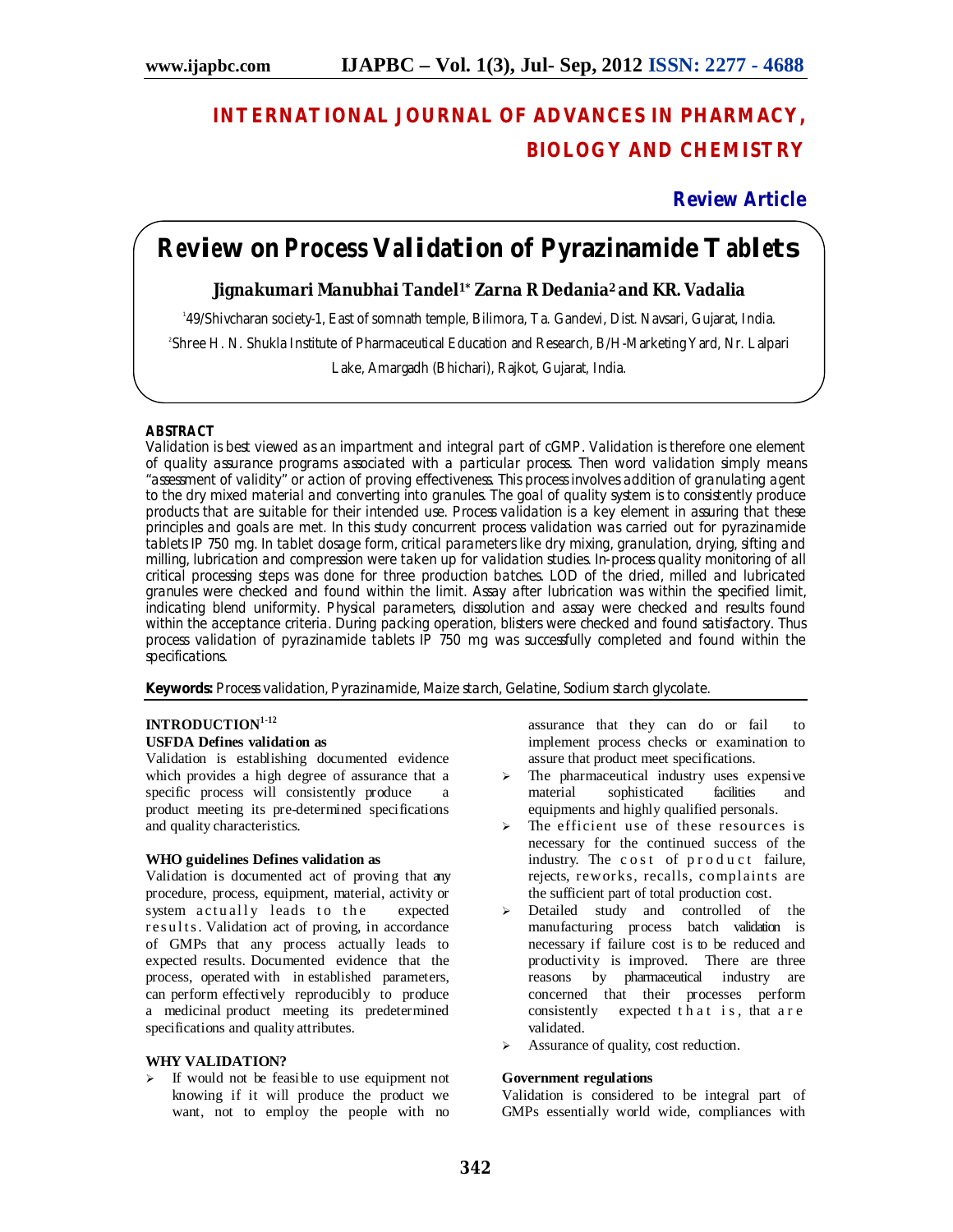validation requirements is necessary for obtaining approval to manufacture and to introduce new products. The FDA's cGMP refer to the concepts of the validation in both sections. They state that such control procedure shall be established to monitor out put and to validate the performance of those manufacturing process that may be responsible for causing variability in the characteristics of in process materials and drug The Accuracy, sensitivity, specificity and reproducibility of test methods employed by the firm shall be established and documented. A generally stated requirement for<br>process validation is contained in the process validation is contained in the medicinal device GMP regulations. Where deviations from device specification could occur as result of manufacturing process itself. There shall be written procedures describing any process controls necessary to assure conformance to specifications.

#### **How validation is done?**

The principle is characterized by harmony between the results obtained and requirements. This supposes specific requirements and objectives

- $\triangleright$  Available means
- Choices, which are justified in relation to objectives
- $\geq$  Each stage should begin when the previous stage is over

#### **Certain depositions should be defined**

How norms should be dealt with

 $\triangleright$  How modifications should be dealt with controlling evaluation will involve

- $\triangleright$  Set data for decision making
- $\triangleright$  Evaluation before decision making
- $\triangleright$  Justifying the decision
- $\triangleright$  Follow-up

## **TYPES OF VALIDATION**

## **Prospective validation**

Prospective validation is defined as the Establishment of documented evidence that a system does what it purports to do based on a pre planned protocol. This validation is usually carried out prior to the introduction of new drugs and their manufacturing process. This approach to validation is normally under taken when ever new formula, process or facility must be validated before routine pharmaceutical formulation commences. In fact validation of process by this approach often leads to transfer of the manufacturing process from the development function to product. The objective of prospective validation is to prove or demonstrate that the process will work in accordance with a validation master plan or protocol prepared for pilot product trails.

#### **Retrospective validation**

Retrospective validation is defined as the establishment of documented evidence that a system does what it purports to do on review and analysis of historical information. The sources of such data are production, QA and QC records. The issues to be addressed here are changes to equipment, process, specification and other relevant changes in the past.

#### **Concurrent validation**

It is similar to the prospective, except the operating firm will sell the product during the qualification runs, to the public as its market price. This validation involves in process monitoring of critical processing steps an d product testing. This helps to generate and documented evidence to show that the production process is in a state of control.

#### **Revalidation**

It is the repetition of a validation process or a part of it. This is carried out when there is any change or replacement in formulation, equipment plan or site location, batch size and in the case of sequential batches that do not meet product specifications and is also carried out at specific time intervals in case of no changes.

## **PROCESS VALIDATION**

**"**Process Validation is establishing documented evidence which provides a high degree of assurance that a specific process will consistently<br>produce a product meeting its preproduce a p r o d u c t determined specifications and quality characteristics."

#### **Objectives of process validation**

- 1) The manufacturing process, in addition to the individual equipment, must be validated.
- 2) The goal is to create a robust manufacturing process that consistently produces a drug product with minimal variation that adheres to quality criteria of purity, identity, and potency.
- 3) A validation plan for the manufacturing process should be drafted and executed by engineers in order to satisfy guidelines. The validation plan usually involves just a PQ section.
- 4) Just as equipment validation, major changes after the initial validation will result in the need for subsequent revalidation.
- 5) In the end, process validation will ensure a robust product that is highly reproducible over time.

#### **Advantages of process validation**

- 1) Expanded real time monitoring and adjustment of process.
- 2) Enhanced a bility to statistically evaluate process performance and product variables. e.g.,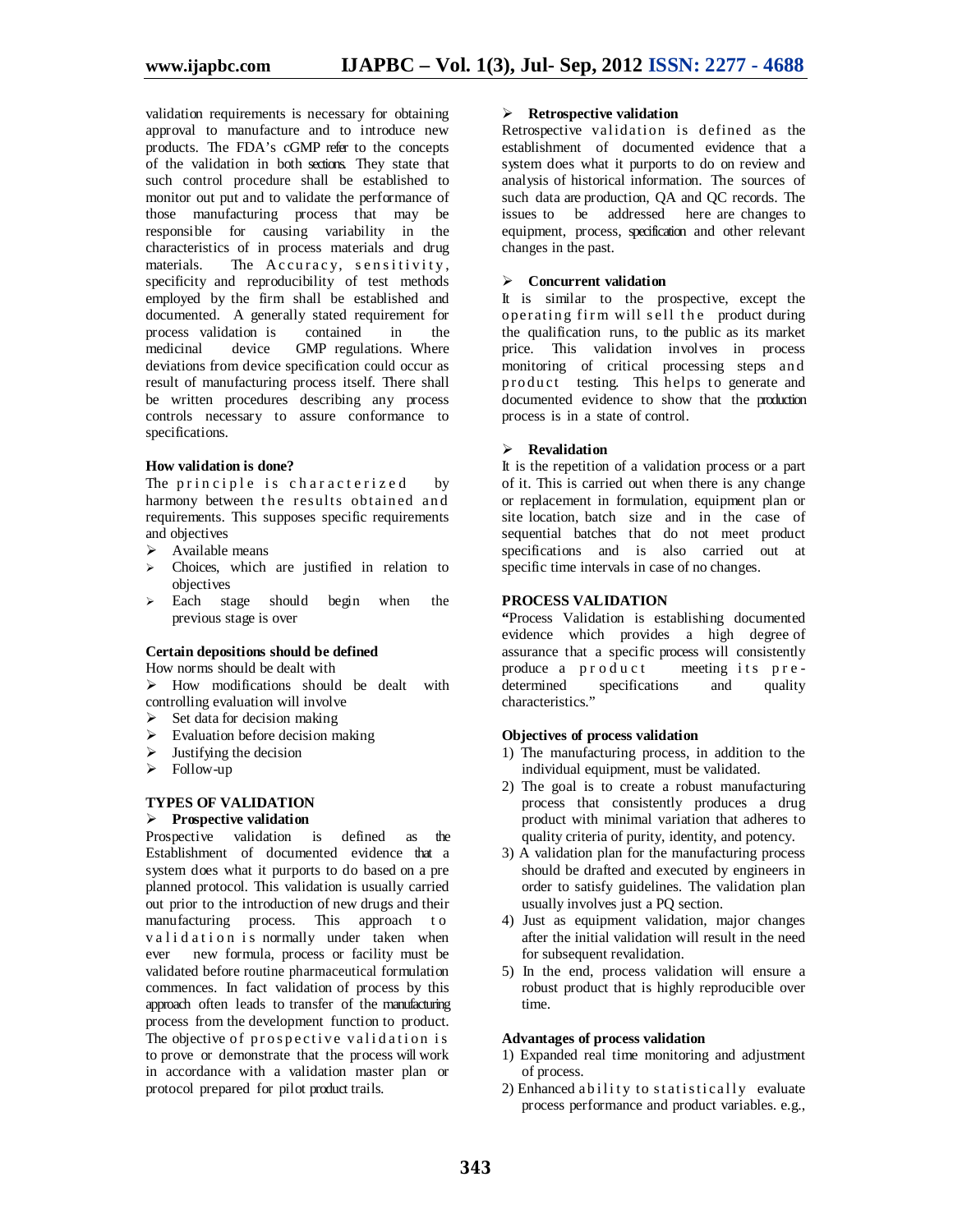individuals; mean; range; control limits

- 3) Enhanced data and evaluation capabilities and increased confidence about process reproducibility and product quality.
- 4) Improved ability to set target parameters and control limits for routine production, correlating with validation results.
- 5) Enhanced reporting capability.

#### **PROCESS VALIDATION PROTOCOL**

"A written plan stating how validation will be conducted, including test parameters, product characteristics, production equipment and design points on what constitutes acceptable test results." The validation protocol should be numbered, signed and dated, and should contain Protocol Approval sheet, Validation Team, Batches under validation, Introduction, Product profile, Objective, Scope, Validation criteria, Reference documents,<br>General check points, Responsibilities, General check points, Responsibilities,<br>
Manufacturing formula. Details of the Manufacturing formula, Details of the equipment/facilities to be used (including measuring/ monitoring/ recording) with its<br>calibration status. Process flow chart. calibration status, Process flow chart, Manufacturing procedure, Rationale for selection of critical steps and its parameters for validation, Process steps, control variables and response to be measured, Sampling plan (The samples to be takenwhere, when, how, how many and the allowable range of variability ), Sampling procedure, Specifications, Raw materials – Rationale, Wet granulation – Rationale, Compression – Rationale and Procedure, Calibration, Acceptance criteria, Validation report preparation, Deviation, Approach for handling out of specification results, Revalidation criteria, Summary and Conclusion.

#### **MATERIALS AND METHODS 13-19**

All the materials are listed in Table  $1 - 3$ .

## **EVALUATION OF TABLET 20-23**

The critical parameters considered during the process validation of pyrazinamide tablets IP 750 mg were Dry Mixing, Drying, Milling, Blending/Lubrication, Compression and Blister Packing.

#### **Dry mixing**

The dry-mixing step involves mixing of active ingredients with other additives using Rapid Mixer Granulator (RMG). Mixing speed and mixing time are the critical variables. Mixing speed is kept constant, mixing time shall be studied to validate dry mixing step. In dry mixing stage 3 batches like I, II and III are considered for validation. Dry mixing results of all the batches are well within the acceptance criteria. Parameters:

**Time of mixing : 7 minutes Agitator speed : Slow**

#### **Drying**

The drying step involves drying of wet mass. The level of moisture in the granules is important factor. If level of moisture is more in granules then<br>blend will have poor flow & distribution blend will have poor characteristics. If level of moisture in blend is less it will produce tablet with capping, high friability and chipping problems. During drying the desired LOD will be maintained in the granules which will<br>influence the quality parameters like tablet influence the quality parameters like tablet hardness, flow properties, physical properties during compression. Drying of granules in FBD controls the level of moisture. Inlet temperature of FBD is most critical variable for the same. LOD is checked at regular interval to establish the correlation with outlet temperature. Drying results of the batches are well with in the acceptance criteria. Results of Loss on drying are shown in

| anı |  |
|-----|--|
|-----|--|

|                        | .                                                        |    |
|------------------------|----------------------------------------------------------|----|
| Analysis               | : Loss<br>drying (by<br>on<br>moisture balance analyzer) | IR |
| Acceptance<br>criteria | : NMT 2.5% w/w at 105 C                                  |    |

#### **Milling**

Sizing of granules is to be obtained by sifting of granules from specified sieve and retention of granules on sieves is to be milled by using multimill, Speed of the multimill and Forward direction of knives is to be monitored and sample to be withdrawn at the end of the sizing operation for the monitoring of particle size distribution, bulk density and LOD as a part of validation. Results of milled granules are shown in Table 5 and 6.

Analysis : Particle size distribution, Untapped bulk density, tapped bulk density and LOD.

Acceptance criteria : LOD : NMT 2.5% w/w at  $105^{\circ}$ C

#### **Blending/Lubrication**

This step involves mixing of magnesium stearate with drug granules & other blending material. Sifted lubricants shall transfer to octagonal blender containing dried granules of pyrazinamide and mix for 10 minutes at slow speed. Sifted magnesium stearate shall transfer to octagonal blender and Mix for 3 minutes at slow speed. The purpose of blending is to get a uniform distribution of API. This is followed by mixing of the un lubricated blend with lubricant to get good flow and antiadhesion property of the blend. Mixing speed and time are critical variables in this process. Mixing speed is kept constant. Mixing time is critical since under mixing will result in nonuniform distribution of drug and poor flow where as over mixing will result in de- mixing leads to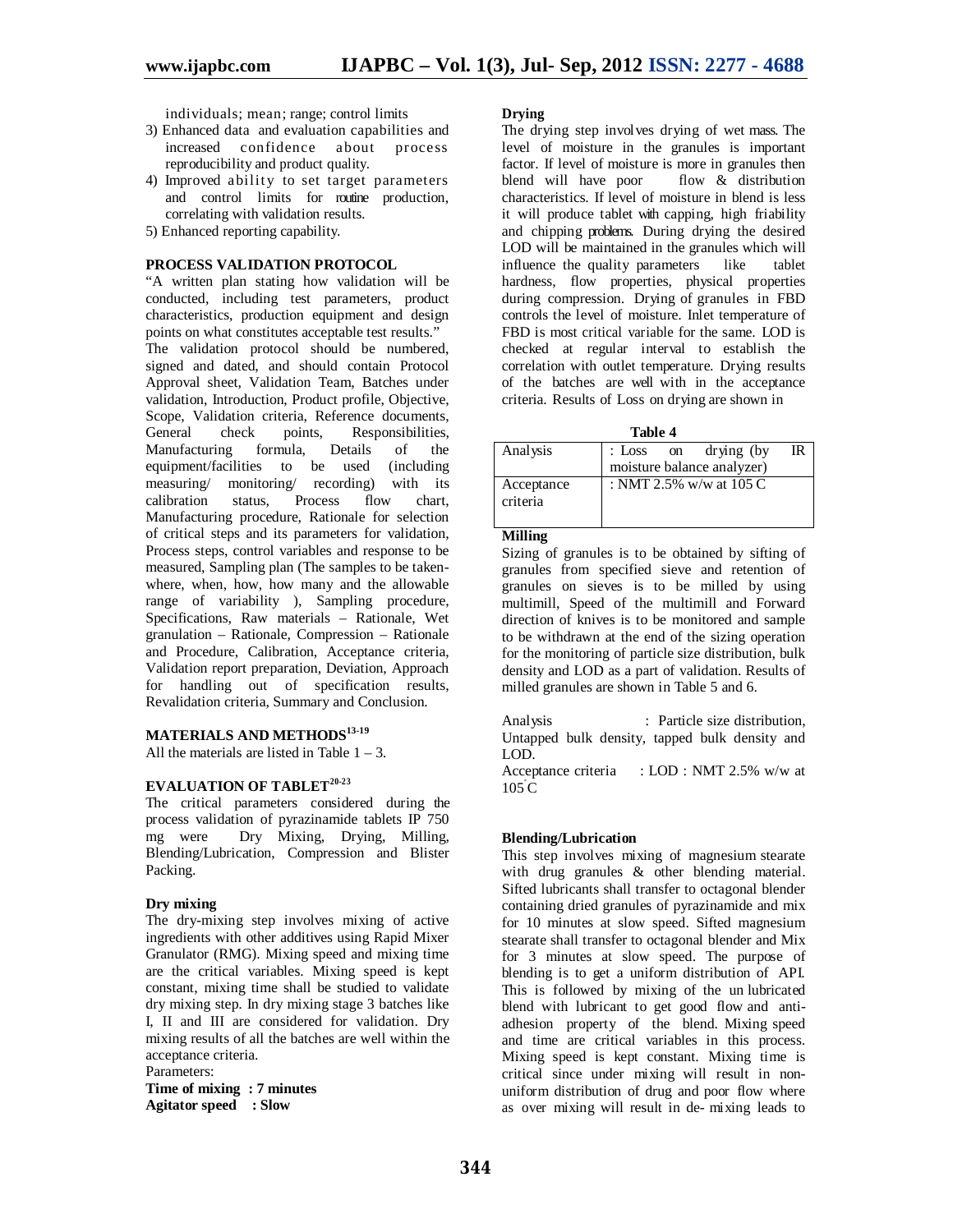non-uniform distribution of drug. Checking content uniformity of API at fixed time shall validate blending time. In blending stage three batches i.e. Batch I, II and III shall be considered for validation. Blending results of all the batches are well with in the acceptance criteria. Results of content uniformity during blending were shown in Table 7. Results of particle size distribution, bulk density, LOD and assay of composite sample at the end of lubrication are shown in Table 8 and 9.

Analysis : Blend uniformity, particle size distribution, Bulk density, LOD and Assay Acceptance criteria : LOD: NMT  $2.5\%$  w/w Assay: 95.0 -105.0 %

#### **Compression**

This step involves consistent flow of an adequately lubricated, uniform blend, into dies where the granules are being compressed in to tablets. Compression is to be carried out as per batch manufacturing record. Collect the samples at various stages i.e. at Minimum Hardness, Maximum Hardness, Minimum Speed, Maximum Speed and At Optimum speed Initial stage, Middle stage and End stage of compression and carry out the testing of physical parameters such as Appearance, Group wt., Diameter, Hardness, Thickness, Friability, Disintegration time and Average wt., Dissolution at max hardness only and Assay. In compression stage three batches i.e. Batch No A, B and C shall be considered for validation. Compression results of all the batches are well with in the acceptance criteria. Various physical parameters, approximate sample size, acceptance criteria during compression and results of various physical parameters are shown in Table 10- 1 8 .

#### **Thickness, Length and Width**

30 tablets were randomly selected from each batch and their thickness, length and width were measured by using digital Vernier caliper.

#### **Hardness**

The crushing strength  $Kg/cm^2$  of prepared tablets was determined for 6 tablets of each batch by using Erweka tablet hardness tester. The mean of hardness was determined.

#### **Friability**

9 tablets (Approximate 6.5 g) were weighed and placed in the Roche friabilator and apparatus was rotated at 25 rpm for 4 minutes. After revolutions the tablets were deducted and weighed again. The percentage friability was measured using the formula,

$$
\%\ F = \{1\text{-}(W_t/W)\} \times 100
$$

Where,

%  $F =$  friability in percentage

 $W =$  Initial weight of tablet

 $W_t$  = weight of tablets after revolution

#### **Disintegration time**

6 tablets were placed in the tablet disintegration test apparatus and on it. Disintegration time of the tablets was noted.

#### **Weight variation**

30 tablets were randomly selected from each batch and individually weighed. The average weight of 30 tablets was calculated. The batch passes the test for weight variation test if the tablet weight are within the acceptance criteria shown in Table 10.

#### **Capability Index**

The capability indices to be calculated for weight sample using following formula:

 $Cp = (USL - LSL)/6s$ 

 $CpU = (USL - X)/3s$ 

 $CpL = (X - LSL)/3s$ 

 $CpK = min (CpU, CpL)$  (smallest of the values for CpU and CpL i.e. Capability Index)

#### Where

 $USL =$  upper specification limit for weight

 $LSL =$  lower specification limit for weight

 $X$  = mean for weight

 $S =$ standard deviation

#### **Dissolution**

Medium: water; 900 mL Apparatus 2: 50 rpm

Time: 45 minutes

Procedure : Determine the amount of  $C_5H_5N_3O$ dissolved by employing UV absorption at the wavelength of maximum absorbance at about 268 nm on filtered portions of the solution under test, suitably diluted with dissolution medium, if necessary, in comparison with a standard solution having a known concentration of pyrazinamide RS in the same medium.

Tolerance: Not less than75 % of the labeled amount of  $C_5H_5N_3O$  is dissolved in 45

minutes.

Uniformity of dosage units meet the requirements.

The results are shown in Table 19.

#### **Assay**

Weigh and powder 20 tablets. Weigh accurately a quantity of the powder containing about 0.1 g of Pyrazinamide, add 200 ml of water, allow to stand for 10 minutes, swirling occasionally, mix with the aid of ultrasound for 10 minutes and dilute to 500.0 ml with water. Filter and discard the first 20 ml of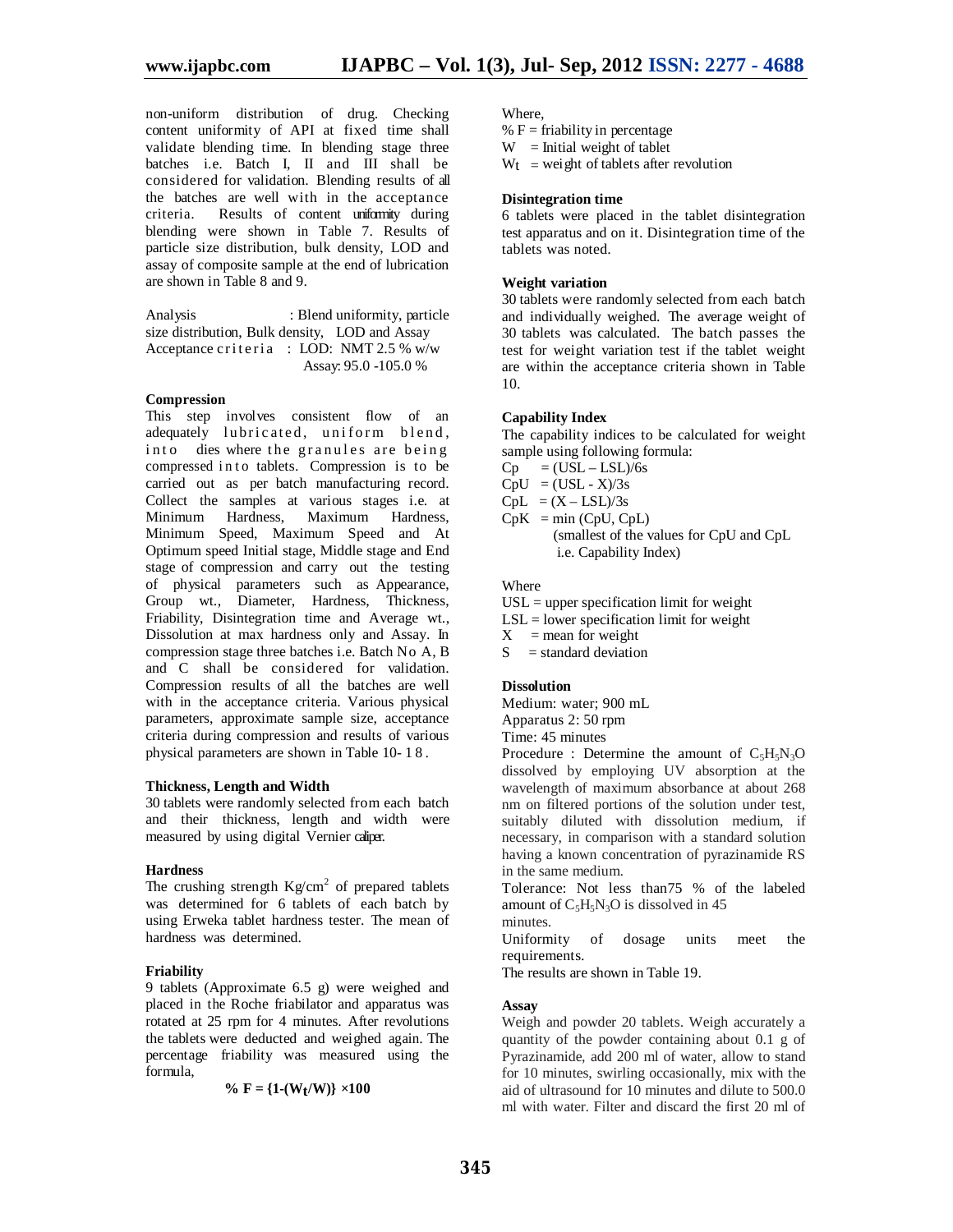the filtrate. Dilute 5.0 ml of the filtrate to 100.0 ml with water and measure the absorbance of the resulting solution at the maximum at about 268 nm. Calculate the content of  $C_5H_5N_3O$  taking 650 as the specific absorbance at 268 nm. The results are shown in Table 20.

## **Finished product analysis report is shown in Table 21.**

## **Packing**

Blister packing is to be done as per batch packing record and involves packing of tablets in Clear thermoformable rigid PVC film and Printed Aluminium foil. In packing stage three batches i.e. Batch I, II and III shall be considered for validation. Packing results of all the batches are well with in the acceptance criteria. Results of blister packing were shown in Table 22 and 23.

Validated parameters:<br>Sealing Roller  $\therefore 200 + 10^{\circ}C$ Sealing Roller Forming Temperature :  $160 \pm 10^{\circ}$ C<br>Machine Speed :  $60 \pm 20$  cuts  $\therefore$  60 $\pm$  20 cuts/minute

## **RESULTS AND DISCUSSION**

All the results are tabulated in Table 4 - 23.

The quality system regulation defines process validation by establishing objective evidence that a process consistently produces a result or product meeting its predetermined specifications. The goal of quality system is to consistently produce products that are suitable for their intended use. Process validation is a key element in assuring that these principles and goals are met.

In this study concurrent process validation was carried out for one product. In tablet dosage form, critical parameters were taken up for validation studies.

In tablet dosage form, the critical parameters are:

- $\triangleright$  Dry Mixing
- $\triangleright$  Drying
- $\triangleright$  Milling
- $\triangleright$  Blending/Lubrication
- > Compression
- > Blister Packing

#### **Dry mixing**

The dry-mixing step involves mixing of pyrazinamide with other additives using Rapid mixer granulator. The mixing of the active ingredient depends on the mixing time.

#### **Drying**

The drying step involves drying of wet mass. Moisture in granules is important factor. If moisture is more in granules it will lead to poor flow and sticking problem. If moisture is less it will lead to capping, high friability and chipping. During drying the LOD of granules should be taken in to consideration. The inlet temperature of the FBD is controlled during the drying process and the outlet temperature is monitored and correlated w i t h the corresponding LOD of the granules under drying.

#### **Milling**

Dried granules were than sifted and milled on multimill. At the end of milling, composite sample was withdrawn and tested for particle size distribution, bulk density and LOD. Results obtained were found well within the limit and recorded.

#### **Blending/Lubrication**

The blending of three batches was performed and the samples at the designated locations were drawn after 3 minutes of blending after transferring magnesium stearate to octagonal blender for determining the blend uniformity and RSD values of pyrazinamide. The RSD values meet the acceptance criteria. From the analytical results it is clear that the drug distribution pattern in the blend is almost homogeneous. Hence the blending time of 3 minutes after addition of magnesium stearate as mentioned in the BMR stands was validated.

#### **Compression**

The compression for all the three batches has been validated for minimum and maximum hardness, minimum and maximum speed and at optimum speed; initial stage, middle stage and end stage of compression. The results of physical parameters like appearance, thickness, length, width, hardness, friability, disintegration time, group weight, average weight, uniformity of weight and capability index, dissolution and assay of the tablets were well within the acceptable limits. The results are comparable among all the three batches.

#### **Blister packing**

This process involves packing of tablets in clear thermoformable rigid PVC film and printed aluminium foil. Temperature o f blister s e a ling rollers, forming rollers and speed of machine are critical variables. Adequate sealing roller temperature is essential to get proper sealing, less temperature will lead to improper sealing which cause leakage and higher temperature will result in burning or spoilage of PVC film or aluminum foil. Leak test and blister appearance are carried out to establish the above variables during blister packing operation.

## **CONCLUSION**

Process validation study on three consecutive batches, Batch I, II and III of pyrazinamide IP 750 mg tablets having batch size of 120000 tablets was successfully completed and the manufacturing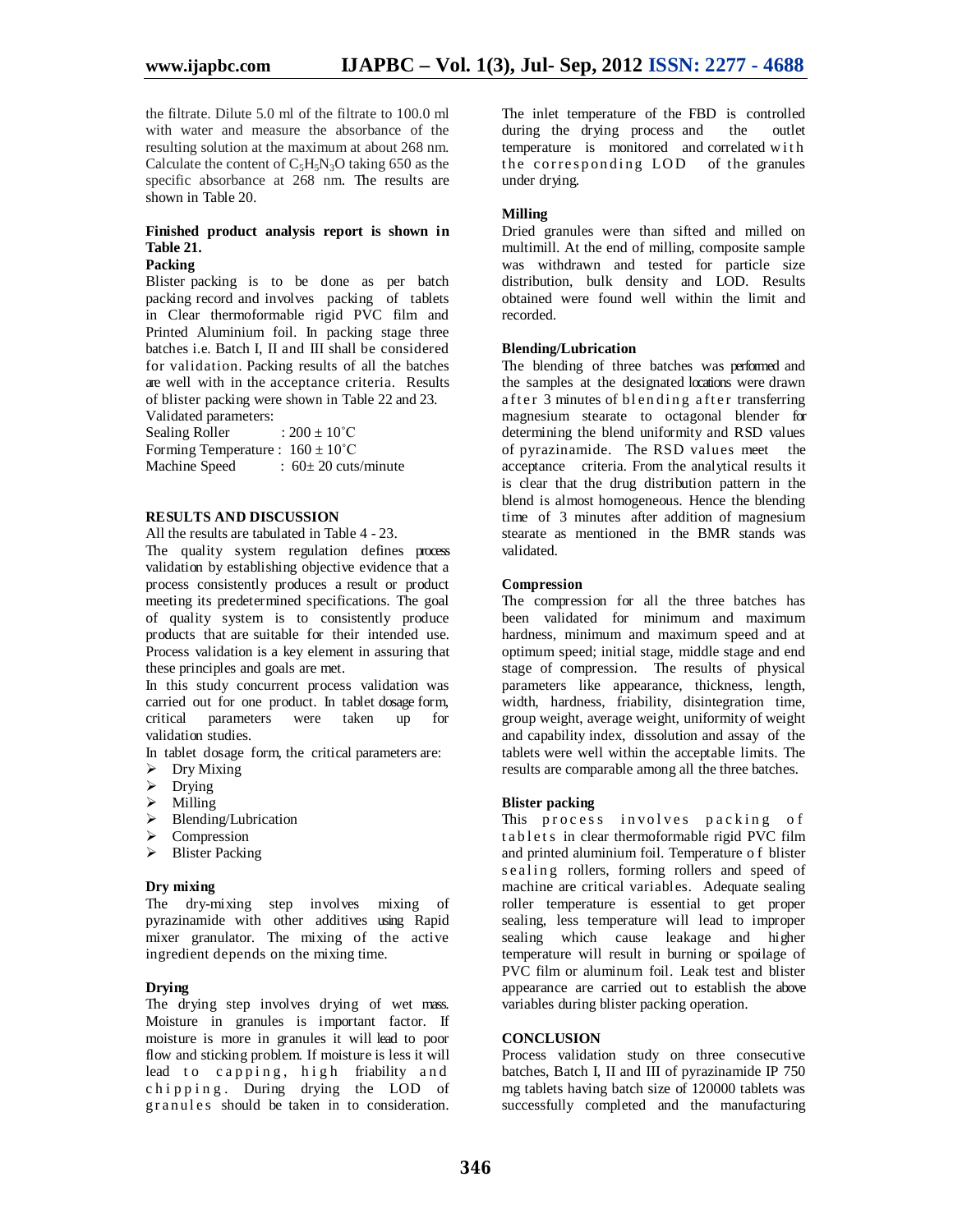critical process parameters were validated of this transferred product to show that the process was under control. The study includes the validation of critical steps of manufacturing such as blending, compression and blister packing. It shall also establish the suitability of equipments and area used for the production. The all process validation batches had been manufactured and validated in full compliance with cGMP requirement.

Based on the results of the validation data, it shall be concluded that the manufacturing process consistently produces the product of predetermined quality parameters. The Process validation showed that there was no significant batch-to-batch variation and all the process variables were studied and it showed consistent and reproducible results. Therefore it can be concluded that the process stands validated and the data can be used in regulatory submission.

| S. No. | Ingredients                             | <b>Function</b>                                 |  |
|--------|-----------------------------------------|-------------------------------------------------|--|
|        | Pyrazinamide                            | API (Antituberculous)                           |  |
|        | Maize Starch                            | Diluent / Binder                                |  |
|        | Gelatine                                | Binder                                          |  |
|        | Purified water                          | Vehicle                                         |  |
|        | Colloidal silicon dioxide (Aerosil 200) | Rheology Modifier / Thickener                   |  |
|        | Sodium starch glycolate                 | Disintegrant, Dissolution aid, Suspending agent |  |
|        | Purified talc                           | Lubricant, Glidant                              |  |
|        | Magnesium stearate                      | Diluent / Lubricant                             |  |

**Table 1: List of Raw materials and their Functions**

| Table 2: List of Equipments and their Uses |  |
|--------------------------------------------|--|
|--------------------------------------------|--|

| S. No.        | <b>Equipment name</b>                                      | <b>Used for</b>            |
|---------------|------------------------------------------------------------|----------------------------|
|               | Vibro sifter $(20 \#, 40 \#, 60 \#, 80 \#, 100 \#$ sieves) | Sifting of raw materials   |
| $\mathcal{L}$ | Multimill                                                  | Milling                    |
| $\mathcal{F}$ | Rapid mixer granulator (High shear granulator)             | Dry mixing and granulation |
| 4             | Paste kettle                                               | Preparation of paste       |
| 5             | Mechanical stirrer                                         | Stirring                   |
| 6             | Fluid bed dryer                                            | Drying                     |
|               | Octagonal blender                                          | Blending                   |
| 8             | Unit dose Sampler                                          | Sampling of granules       |
| 9             | <b>Rotary Tablet Press</b>                                 | Compression                |
| 10            | Metal detector                                             | Detecting metal, if any    |
| 11            | Tablet inspection belt                                     | Inspection of tablets      |
| 12            | Blister pack machine                                       | Packing of tablets         |

**Table 3: List of Instruments and their Uses**

| S. No.                   | <b>Instrument name</b>                    | <b>Used for</b>                    |
|--------------------------|-------------------------------------------|------------------------------------|
|                          | Analytical balance                        | Weighing                           |
| 2                        | IR (Electronic) moisture balance analyzer | LOD                                |
| $\mathcal{R}$            | Roche friabilator                         | Friability                         |
| 4                        | Tablet disintegration test apparatus      | Disintegration Time                |
| $\overline{\phantom{0}}$ | Hardness Tester (Erweka)                  | Hardness                           |
| 6                        | Vernier calipers                          | Thickness, length and width        |
|                          | Leak test apparatus                       | leak test                          |
| 8                        | Infra-red                                 | Identification                     |
| 9                        | UV-visible spectrometer                   | Identification, Dissolution, Assay |
| 10                       | High performance liquid chromatography    | Related substances                 |
| 11                       | Thin layer chromatography                 | Related substances                 |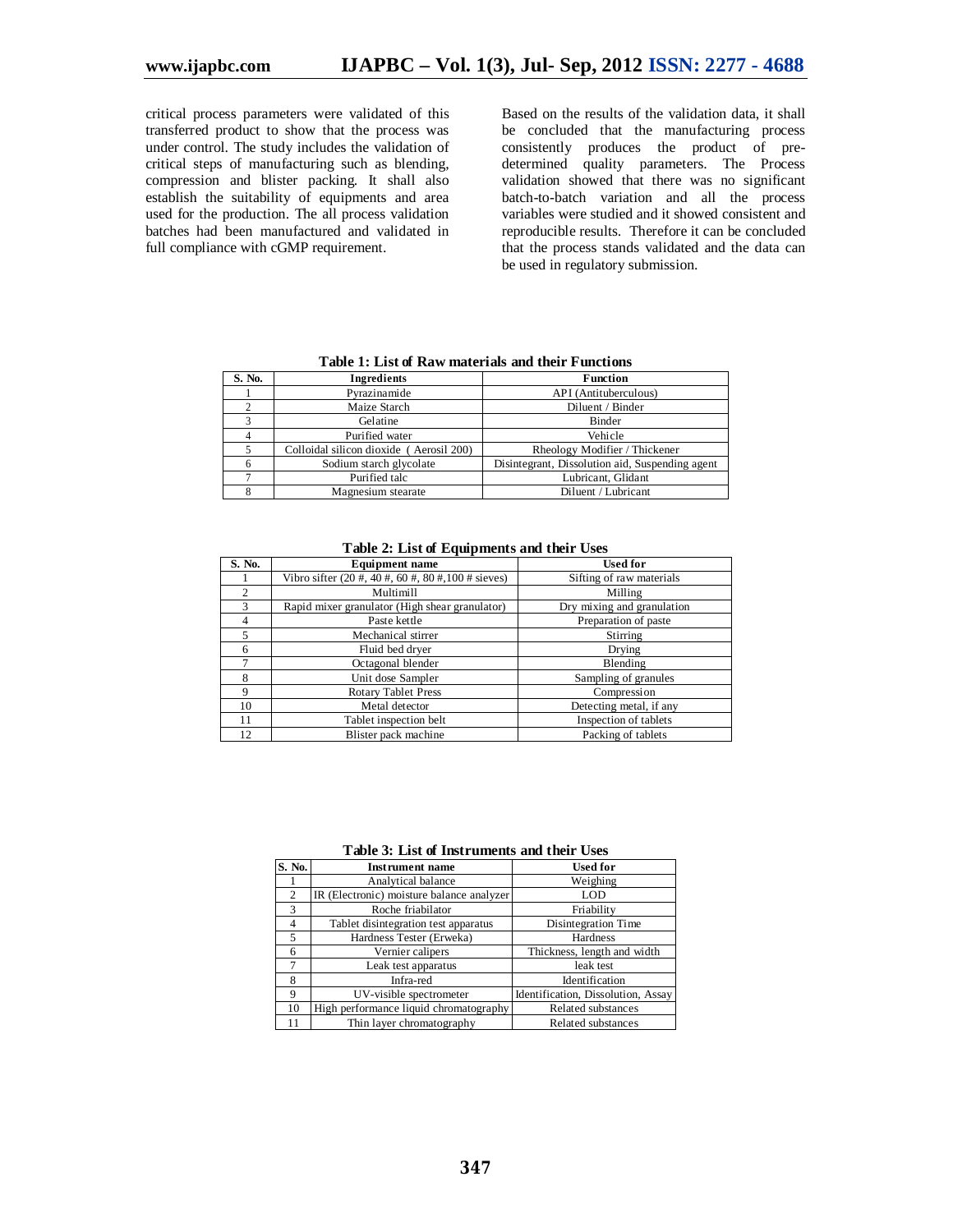| Weight         |                | <b>Batch I</b> |            | <b>Batch II</b>             |                             | <b>Batch III</b>            |                             |
|----------------|----------------|----------------|------------|-----------------------------|-----------------------------|-----------------------------|-----------------------------|
| <b>Sample</b>  | Required $(g)$ | Weight taken   | <b>LOD</b> | Weight taken                | <b>LOD</b><br>$\frac{0}{0}$ | Weight taken                | <b>LOD</b><br>$\frac{0}{0}$ |
|                |                | (g)            | $\%$ w/w   | $\left( \mathbf{g} \right)$ | w/w                         | $\left( \mathbf{g} \right)$ | w/w                         |
| T1             | $2 - 5$        | 2.501          | 1.84       | 2.527                       | 1.88                        | 2.023                       | 2.13                        |
| T <sub>2</sub> | $2 - 5$        | 2.230          | 1.71       | 2.290                       | 1.90                        | 2.015                       | 2.34                        |
| M <sub>1</sub> | $2 - 5$        | 2.059          | 1.80       | 2.239                       | 1.67                        | 2.164                       | 1.90                        |
| M <sub>2</sub> | $2 - 5$        | 2.530          | 1.74       | 2.420                       | 1.68                        | 2.045                       | 2.05                        |
| M <sub>3</sub> | $2 - 5$        | 2.063          | 1.79       | 2.367                       | 1.62                        | 2.156                       | 1.95                        |
| B1             | $2 - 5$        | 2.116          | 1.89       | 2.425                       | 1.75                        | 2.026                       | 2.02                        |
| B <sub>2</sub> | $2 - 5$        | 2.671          | 1.69       | 2.066                       | 1.80                        | 2.130                       | 2.20                        |

## **Table 4: Drying - Loss on Drying**

**Table 5: Milling - Particle size distribution**

| <b>Sieve Size</b>    | <b>Acceptance Criteria</b> | % w/w Retention |                 |                  |  |
|----------------------|----------------------------|-----------------|-----------------|------------------|--|
|                      |                            | <b>Batch I</b>  | <b>Batch II</b> | <b>Batch III</b> |  |
| 20#T                 | To record                  | 7.69            | 14.81           | 28.35            |  |
| $40#$ 1              |                            | 22.56           | 27.32           | 20.01            |  |
| 60#                  |                            | 22.69           | 19.28           | 10.58            |  |
| $80#$ 1              |                            | 12.36           | 11.49           | 5.69             |  |
| 100#                 |                            | 6.33            | 5.71            | 3.92             |  |
| % w/w Passed Through |                            |                 |                 |                  |  |
| $100 \# \downarrow$  |                            | 26.51           | 20.94           | 29.97            |  |

### **Table 6: Milling - Bulk density and LOD**

| Untapped bulk density (g/mL)<br><b>Batch</b> |           | <b>Tapped bulk density</b><br>(g/mL) | <b>LOD</b><br>(% w/w) |  |
|----------------------------------------------|-----------|--------------------------------------|-----------------------|--|
|                                              | 0.63      | 0.76                                 | 1.54                  |  |
| 0.58                                         |           | 0.76                                 | 1.70                  |  |
|                                              | 0.63      | 0.82                                 | 2.15                  |  |
| <b>Acceptance Criteria</b>                   | To Record | To Record                            | NMT 2.5 % $w/w$       |  |

| Table 7: Lubrication - Content uniformity |  |  |
|-------------------------------------------|--|--|
|-------------------------------------------|--|--|

|               | <b>Batch I</b>     |         | <b>Batch II</b><br>$3 \text{ min}$ |         | <b>Batch III</b><br>$3 \text{ min}$ |         |
|---------------|--------------------|---------|------------------------------------|---------|-------------------------------------|---------|
| <b>Sample</b> | $3 \text{ min}$    |         |                                    |         |                                     |         |
|               | Weight taken $(g)$ | % Assay | Weight taken (g)                   | % Assay | Weight taken $(g)$                  | % Assay |
| <b>T1</b>     | 1.655              | 101.2   | 1.665                              | 100.4   | 1.723                               | 98.0    |
| <b>T2</b>     | 1.708              | 97.0    | 1.679                              | 98.9    | 1.736                               | 98.8    |
| T3            | 1.716              | 101.6   | 1.642                              | 101.3   | 1.727                               | 99.6    |
| <b>T4</b>     | 1.681              | 99.9    | 1.659                              | 100.4   | 1.733                               | 100.2   |
| M1            | 1.731              | 99.1    | 1.659                              | 101.1   | 1.723                               | 100.6   |
| M2            | 1.741              | 99.6    | 1.639                              | 102.1   | 1.722                               | 101.6   |
| M3            | 1.735              | 101.6   | 1.652                              | 101.1   | 1.726                               | 101.3   |
| <b>B1</b>     | 1.701              | 101.3   | 1698                               | 97.7    | 1.737                               | 100.7   |
| B2            | 1.691              | 100.4   | 1.667                              | 100.9   | 1.722                               | 101.3   |
| <b>B3</b>     | 1.717              | 98.9    | 1.670                              | 100.8   | 1.740                               | 100.6   |
| Mean          |                    | 100.1   |                                    | 100.5   |                                     | 100.3   |
| <b>RSD</b>    |                    | 1.48    |                                    | 1.26    |                                     | 1.16    |

| <b>Sieve Size</b>     | <b>Acceptance Criteria</b> | % w/w Retention |                 |                  |  |
|-----------------------|----------------------------|-----------------|-----------------|------------------|--|
|                       |                            | <b>Batch I</b>  | <b>Batch II</b> | <b>Batch III</b> |  |
| 20#                   |                            | 13.95           | 13.97           | 18.88            |  |
| 40#                   |                            | 30.46           | 30.48           | 30.73            |  |
| 60#                   | To Record                  | 15.92           | 15.89           | 15.98            |  |
| 80#                   |                            | 6.26            | 6.26            | 6.47             |  |
| $100 \#$ <sup>1</sup> |                            | 3.62            | 3.60            | 3.80             |  |
| % w/w Passed Through  |                            |                 |                 |                  |  |
| $100 \# \downarrow$   |                            | 29.37           | 29.40           | 22.59            |  |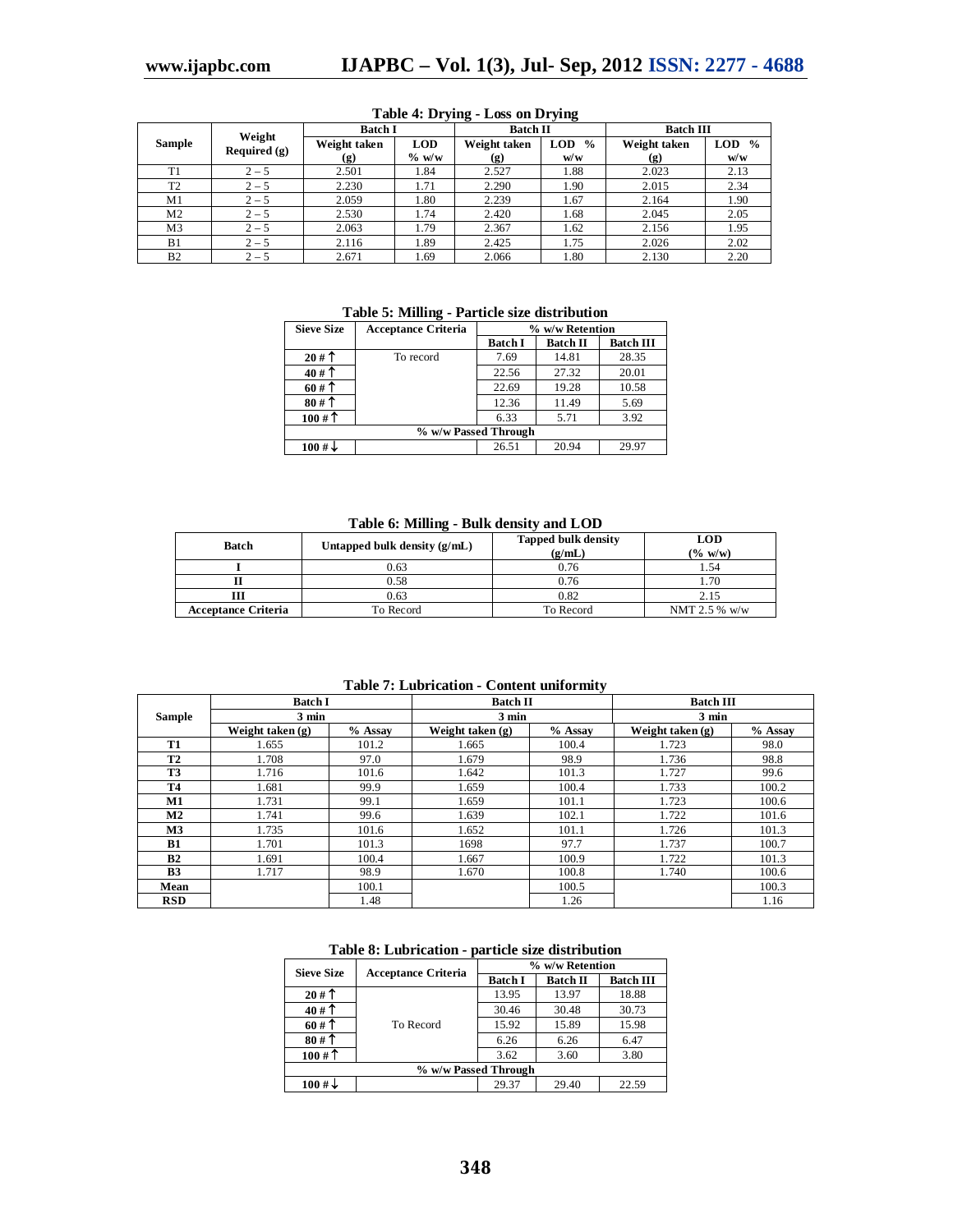| <b>Batch</b>               | <b>Sample</b> | Untapped bulk<br>density $(g/ml)$ | <b>Tapped bulk density</b><br>(g/ml) |                   | (9/0)<br>Assay |
|----------------------------|---------------|-----------------------------------|--------------------------------------|-------------------|----------------|
|                            |               | 0.67                              | 0.79                                 | 1.99              | 100.0          |
|                            |               | 0.65                              | 0.79                                 | 1.59              | 100.4          |
| ш                          | Composite     | 0.68                              | 0.83                                 | 1.81              | 98.7           |
| <b>Acceptance Criteria</b> | To record     |                                   | To record                            | <b>NMT</b><br>2.5 | $95.0 - 105.0$ |

**Table 9: Lubrication - Bulk density, LOD and Assay**

### **Table 10: Various Physical parameters, Approximate sample size and Acceptance criteria during compression**

| S. No.         | <b>Individual In-process Test</b><br>Parameter | Approximate sample size     | Acceptance criteria                                                                             |
|----------------|------------------------------------------------|-----------------------------|-------------------------------------------------------------------------------------------------|
|                | Appearance                                     | 30 tablets                  | White, capsule shaped uncoated tablets having plain<br>surface on both the sides of each tablet |
| 2              | <b>Thickness</b>                               | 30 tablets                  | $6.0 \pm 0.2$ mm $(5.8 - 6.2$ mm)                                                               |
| 3              | Length                                         | 30 tablets                  | $21.5$ mm $\pm$ 0.2 % (21.3 – 21.7 mm)                                                          |
|                | Width                                          | 30 tablets                  | $7.5$ mm $\pm$ 0.2 % (7.3 – 7.7 mm)                                                             |
| 4              | Hardness                                       | 6 tablets                   | 4.0 to 8.0 $Kg/cm^2$                                                                            |
| 5              | Friability                                     | 9 tablets (Approx. $6.5$ g) | NMT 1.0 % $w/w$                                                                                 |
| 6              | Disintegration time                            | 6 tablets                   | NMT 15 minutes                                                                                  |
| $\overline{7}$ | Weight of 30 tablets (Group)<br>weight)        | 30 tablets                  | 30.30 g $\pm$ 2.5 % (29.54 g to 31.06 g)                                                        |
| 8              | Average weight                                 | 30 tablets                  | $1010 \text{ mg} \pm 2.5$ % (984.75 - 1035.25 mg)                                               |
| 9              | Uniformity of weight                           | 30 tablets                  | $1010 \text{ mg} \pm 5 \% (959.50 - 1060.50 \text{ mg})$                                        |
| 10             | Capability index                               | 30 tablets                  | Not less than 1.33                                                                              |

**Table 11: Thickness**

| Thickness (mm)           |                  |                |      |      |                 |                  |      |  |  |  |
|--------------------------|------------------|----------------|------|------|-----------------|------------------|------|--|--|--|
|                          |                  | <b>Batch I</b> |      |      | <b>Batch II</b> | <b>Batch III</b> |      |  |  |  |
| <b>Stage of Sampling</b> |                  | Min            | Max  | Min  | Max             | Min              | Max  |  |  |  |
| Minimum Hardness         |                  | 6.12           | 6.17 | 6.12 | 6.18            | 6.17             | 6.19 |  |  |  |
| Maximum Hardness         |                  | 5.86           | 5.90 | 5.84 | 5.90            | 5.82             | 5.88 |  |  |  |
|                          | Minimum Speed    | 5.98           | 6.04 | 5.97 | 6.04            | 5.97             | 6.01 |  |  |  |
|                          | Maximum Speed    | 5.99           | 6.02 | 5.99 | 6.04            | 5.99             | 6.03 |  |  |  |
| Initial stage            |                  | 6.02           | 6.07 | 5.96 | 6.04            | 5.97             | 6.05 |  |  |  |
| Middle stage             | At Optimum speed | 5.94           | 6.04 | 5.98 | 6.04            | 5.97             | 6.06 |  |  |  |
| End stage                |                  | 5.98           | 6.04 | 5.98 | 6.09            | 5.97             | 6.04 |  |  |  |

## **Table 12: Length and Width**

|                          |                  | Parameter | <b>Batch I</b> |       | <b>Batch II</b> |       | <b>Batch III</b> |       |
|--------------------------|------------------|-----------|----------------|-------|-----------------|-------|------------------|-------|
| <b>Stage of Sampling</b> |                  |           | Min            | Max   | Min             | Max   | Min              | Max   |
|                          | Minimum Hardness | Length    | 21.51          | 21.54 | 21.50           | 21.53 | 21.49            | 21.56 |
|                          |                  | Width     | 7.50           | 7.53  | 7.49            | 7.52  | 7.48             | 7.54  |
|                          | Maximum Hardness | Length    | 21.49          | 21.51 | 21.48           | 21.55 | 21.50            | 21.53 |
|                          |                  | Width     | 7.50           | 7.55  | 7.51            | 7.53  | 7.49             | 7.52  |
| Minimum Speed            |                  | Length    | 21.51          | 21.53 | 21.50           | 21.54 | 21.51            | 21.53 |
|                          |                  | Width     | 7.49           | 7.52  | 7.51            | 7.54  | 7.50             | 7.54  |
|                          |                  | Length    | 21.50          | 21.52 | 21.49           | 21.55 | 21.48            | 21.55 |
|                          | Maximum Speed    | Width     | 7.51           | 7.53  | 7.48            | 7.51  | 7.51             | 7.53  |
| Initial stage            |                  | Length    | 21.48          | 21.52 | 21.51           | 21.54 | 21.51            | 21.54 |
|                          |                  | Width     | 7.49           | 7.51  | 7.50            | 7.53  | 7.50             | 7.53  |
| Middle                   | At Optimum       |           | 21.50          | 21.53 | 21.50           | 21.55 | 21.49            | 21.52 |
| stage                    | speed            | Width     | 7.51           | 7.54  | 7.49            | 7.52  | 7.51             | 7.53  |
|                          |                  | Length    | 21.51          | 21.55 | 21.50           | 21.54 | 21.50            | 21.53 |
| End stage                |                  | Width     | 7.50           | 7.52  | 7.51            | 7.53  | 7.51             | 7.54  |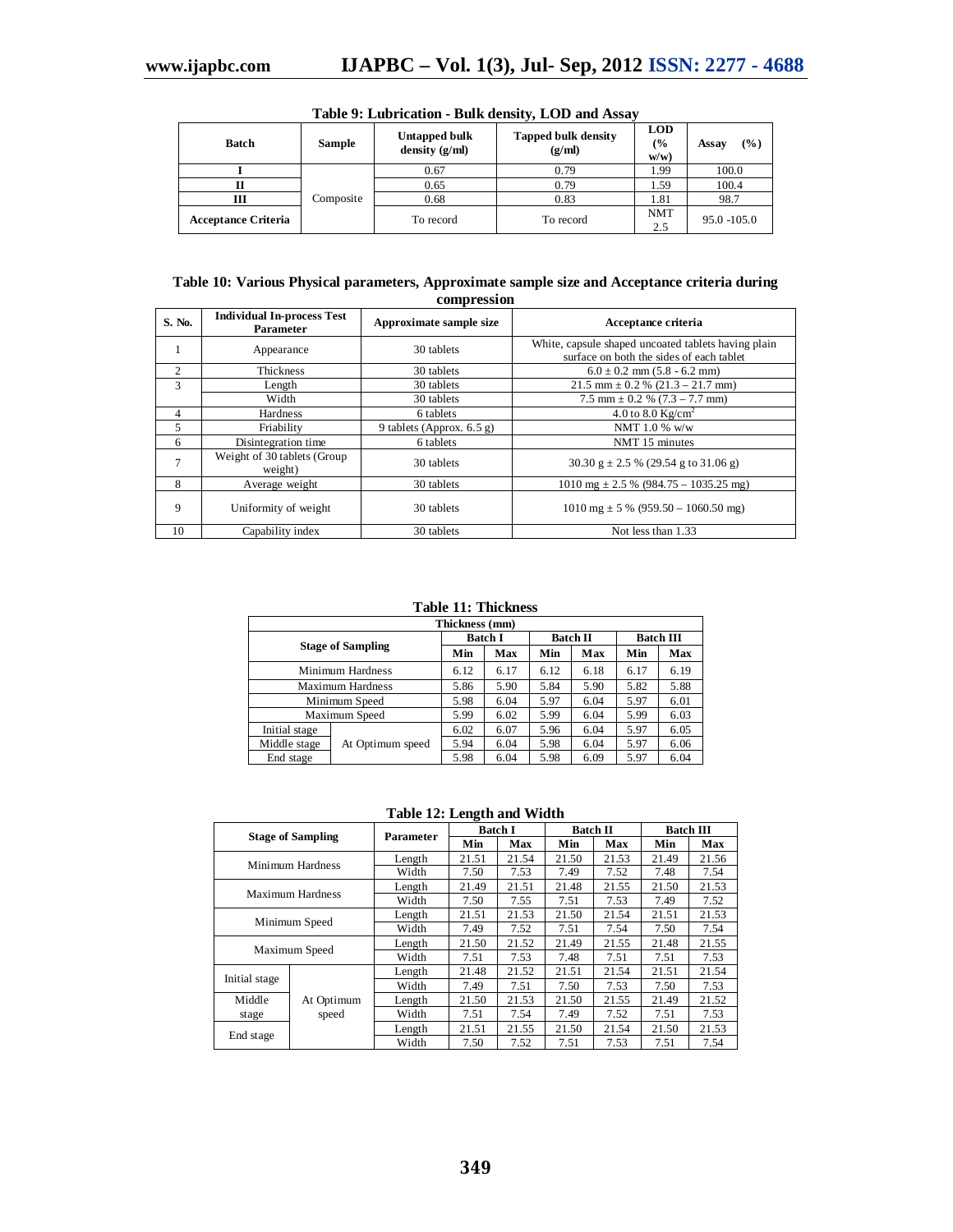| <b>Stage of Sampling</b> |                 |     |                  |     | Hardness $(Kg/cm2)$ |     |     | Mean |  |
|--------------------------|-----------------|-----|------------------|-----|---------------------|-----|-----|------|--|
| <b>Batch I</b>           |                 |     |                  |     |                     |     |     |      |  |
| Minimum Hardness         |                 | 5.4 | 6.0              | 6.2 | 5.9                 | 6.4 | 6.0 | 6.0  |  |
| <b>Maximum Hardness</b>  |                 | 7.4 | 7.5              | 7.8 | 7.6                 | 7.6 | 6.9 | 7.5  |  |
| Minimum Speed            |                 | 6.6 | 6.8              | 7.1 | 6.7                 | 7.0 | 7.0 | 6.9  |  |
| Maximum Speed            |                 | 6.9 | 6.8              | 6.4 | 6.6                 | 7.2 | 6.2 | 6.7  |  |
| Initial stage            | At              | 7.2 | 6.9              | 6.6 | 7.0                 | 6.8 | 6.9 | 6.9  |  |
| Middle stage             | Optimum         | 7.4 | 7.2              | 7.0 | 7.0                 | 6.9 | 7.1 | 7.1  |  |
| End stage                | speed           | 7.1 | 6.9              | 7.2 | 6.8                 | 7.0 | 7.0 | 7.0  |  |
|                          | <b>Batch II</b> |     |                  |     |                     |     |     |      |  |
| Minimum Hardness         |                 | 5.7 | 6.0              | 5.9 | 5.8                 | 6.1 | 5.7 | 5.9  |  |
| <b>Maximum Hardness</b>  |                 | 7.6 | 7.7              | 7.5 | 7.8                 | 7.8 | 7.7 | 7.7  |  |
| Minimum Speed            |                 | 7.4 | 7.0              | 7.1 | 7.2                 | 6.9 | 7.2 | 7.1  |  |
| Maximum Speed            |                 | 7.0 | 7.3              | 6.8 | 7.2                 | 6.9 | 6.9 | 7.0  |  |
| Initial stage            | At              | 7.0 | 6.8              | 6.9 | 7.1                 | 6.7 | 6.5 | 6.8  |  |
| Middle stage             | Optimum         | 7.0 | 6.8              | 7.2 | 6.9                 | 6.8 | 6.7 | 6.9  |  |
| End stage                | speed           | 7.0 | 7.4              | 6.7 | 6.9                 | 6.8 | 6.9 | 6.6  |  |
|                          |                 |     | <b>Batch III</b> |     |                     |     |     |      |  |
| Minimum Hardness         |                 | 5.9 | 6.4              | 6.0 | 6.0                 | 5.4 | 5.9 | 5.9  |  |
| <b>Maximum Hardness</b>  |                 | 7.6 | 7.8              | 7.5 | 6.9                 | 7.5 | 7.4 | 7.5  |  |
| Minimum Speed            |                 | 6.6 | 6.8              | 7.1 | 7.0                 | 6.7 | 7.1 | 6.9  |  |
| Maximum Speed            |                 | 6.8 | 6.9              | 6.2 | 7.2                 | 6.2 | 6.4 | 6.6  |  |
| Initial stage<br>At      |                 | 7.2 | 6.9              | 6.8 | 6.6                 | 6.6 | 6.9 | 6.8  |  |
| Middle stage             | Optimum         | 7.0 | 6.9              | 7.1 | 7.0                 | 7.4 | 7.0 | 7.1  |  |
| End stage                | speed           | 6.9 | 7.1              | 7.0 | 7.2                 | 7.2 | 6.8 | 7.0  |  |

## **Table 13: Hardness**

### **Table 14: Friability**

| Friability (% w/w)       |                |                 |                  |      |  |  |  |  |  |  |
|--------------------------|----------------|-----------------|------------------|------|--|--|--|--|--|--|
| <b>Stage of Sampling</b> | <b>Batch I</b> | <b>Batch II</b> | <b>Batch III</b> |      |  |  |  |  |  |  |
| Minimum Hardness         |                | 0.09            | 0.14             | 0.31 |  |  |  |  |  |  |
| Maximum Hardness         | 0.09           | 0.10            | 0.12             |      |  |  |  |  |  |  |
| Minimum Speed            | 0.21           | 0.07            | 0.23             |      |  |  |  |  |  |  |
| Maximum Speed            |                | 0.06            | 0.13             | 0.14 |  |  |  |  |  |  |
| Initial stage            | At             |                 | 0.14             | 0.17 |  |  |  |  |  |  |
| Middle stage<br>Optimum  |                | 0.10            | 0.12             | 0.19 |  |  |  |  |  |  |
| speed<br>End stage       |                | 0.07            | 0.12             | 0.16 |  |  |  |  |  |  |

### **Table 15: Disintegration time**

| Disintegration time (minutes, determined at $37^{\circ}$ C $\pm$ 2 $^{\circ}$ C) |                  |                                  |                                  |                                  |  |  |  |  |  |
|----------------------------------------------------------------------------------|------------------|----------------------------------|----------------------------------|----------------------------------|--|--|--|--|--|
| <b>Stage of Sampling</b>                                                         |                  | <b>Batch I</b>                   | <b>Batch II</b>                  | <b>Batch III</b>                 |  |  |  |  |  |
|                                                                                  | Minimum Hardness |                                  | $00 \text{ min } 16 \text{ sec}$ | $00 \text{ min } 18 \text{ sec}$ |  |  |  |  |  |
| <b>Maximum Hardness</b>                                                          |                  | $00 \text{ min } 34 \text{ sec}$ | $00 \text{ min } 36 \text{ sec}$ | $00 \text{ min } 50 \text{ sec}$ |  |  |  |  |  |
|                                                                                  | Minimum Speed    |                                  | $00 \text{ min } 30 \text{ sec}$ | $00 \text{ min } 24 \text{ sec}$ |  |  |  |  |  |
| Maximum Speed                                                                    |                  | $00 \text{ min } 34 \text{ sec}$ | $00 \text{ min } 29 \text{ sec}$ | $00 \text{ min } 25 \text{ sec}$ |  |  |  |  |  |
| Initial stage                                                                    | At Optimum speed | $00 \text{ min } 22 \text{ sec}$ | $00 \text{ min } 24 \text{ sec}$ | $00 \text{ min } 27 \text{ sec}$ |  |  |  |  |  |
| Middle stage                                                                     |                  | $00 \text{ min } 31 \text{ sec}$ | $00 \text{ min } 28 \text{ sec}$ | $00 \text{ min } 27 \text{ sec}$ |  |  |  |  |  |
| End stage                                                                        |                  | $00 \text{ min } 30 \text{ sec}$ | $00 \text{ min } 29 \text{ sec}$ | $00 \text{ min } 26 \text{ sec}$ |  |  |  |  |  |

| Tuble for oroup weight   |                  |                |                 |                  |  |  |  |  |  |
|--------------------------|------------------|----------------|-----------------|------------------|--|--|--|--|--|
| Group weight (g)         |                  |                |                 |                  |  |  |  |  |  |
| <b>Stage of Sampling</b> |                  | <b>Batch I</b> | <b>Batch II</b> | <b>Batch III</b> |  |  |  |  |  |
|                          | Minimum Hardness |                | 30.338          | 30.364           |  |  |  |  |  |
| Maximum Hardness         |                  | 30.531         | 30.348          | 30.326           |  |  |  |  |  |
| Minimum Speed            |                  | 30.470         | 30.317          | 30.319           |  |  |  |  |  |
| Maximum Speed            |                  | 30.494         | 30.327          | 30.318           |  |  |  |  |  |
| Initial stage            | At               | 30.559         | 30.357          | 30.361           |  |  |  |  |  |
| Middle stage             | Optimum          | 30.566         | 30.369          | 30.349           |  |  |  |  |  |
| End stage                | speed            |                | 30.379          | 30.348           |  |  |  |  |  |

#### **Table 16: Group weight**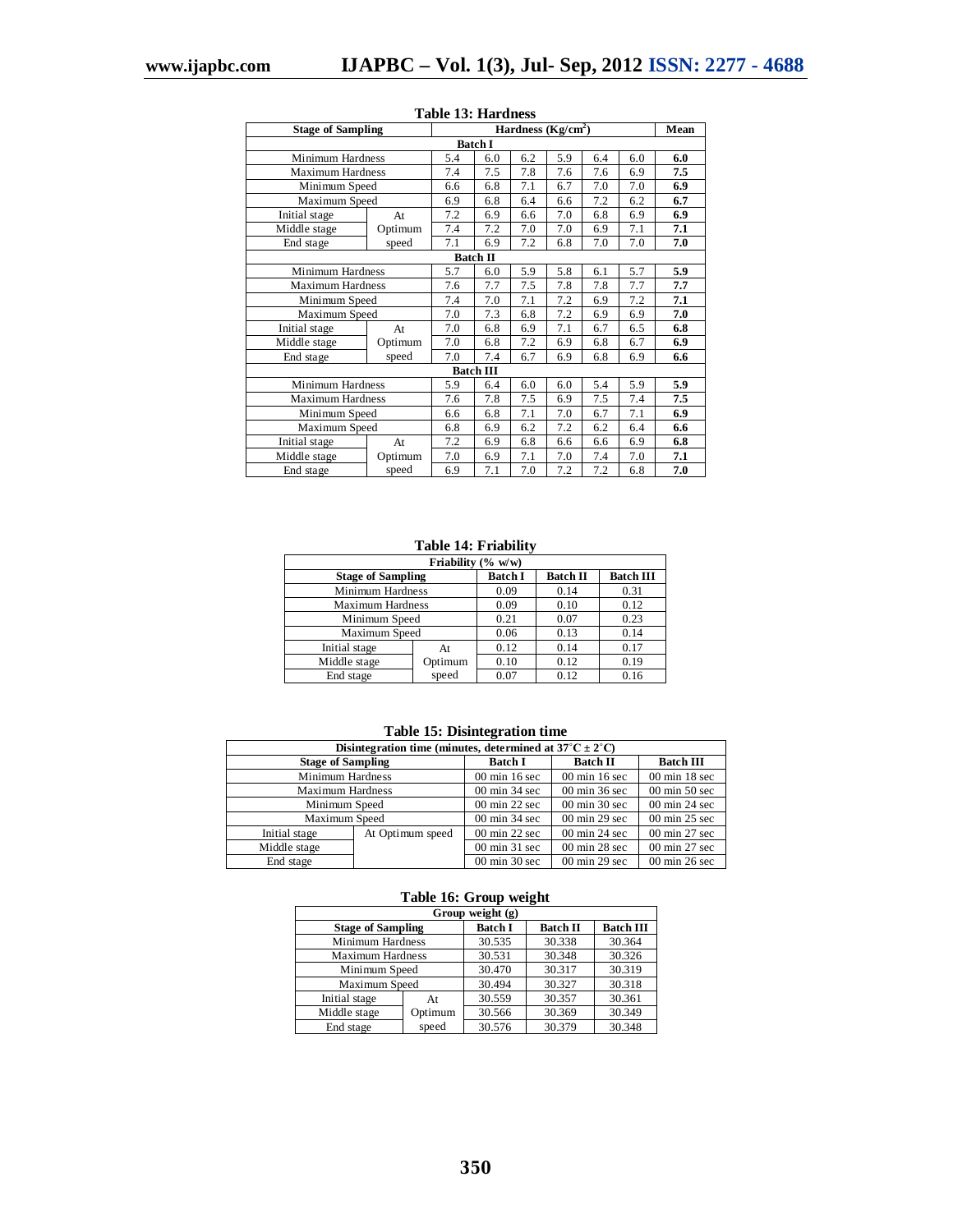| Average weight (mg)      |                         |                 |                  |        |  |  |  |  |  |
|--------------------------|-------------------------|-----------------|------------------|--------|--|--|--|--|--|
| <b>Stage of Sampling</b> | <b>Batch I</b>          | <b>Batch II</b> | <b>Batch III</b> |        |  |  |  |  |  |
|                          | <b>Minimum Hardness</b> |                 | 1011.3           | 1012.1 |  |  |  |  |  |
| <b>Maximum Hardness</b>  | 1017.7                  | 1011.6          | 1010.9           |        |  |  |  |  |  |
|                          | Minimum Speed           |                 | 1010.6           | 1010.6 |  |  |  |  |  |
| Maximum Speed            |                         | 1016.5          | 1010.9           | 1010.6 |  |  |  |  |  |
| Initial stage            | At                      | 1018.6          | 1011.9           | 1012.0 |  |  |  |  |  |
| Middle stage             | Optimum                 |                 | 1012.3           | 1011.6 |  |  |  |  |  |
| speed<br>End stage       |                         | 1019.2          | 1012.6           | 1011.6 |  |  |  |  |  |

## **Table 17: Average weight**

### **Table 18: Capability Index**

| <b>Capability Index</b> |                          |                |                 |                  |  |  |  |  |  |
|-------------------------|--------------------------|----------------|-----------------|------------------|--|--|--|--|--|
|                         | <b>Stage of Sampling</b> | <b>Batch I</b> | <b>Batch II</b> | <b>Batch III</b> |  |  |  |  |  |
|                         | Minimum Hardness         | 2.73           | 1.75            | 2.28             |  |  |  |  |  |
|                         | <b>Maximum Hardness</b>  | 3.04           | 1.81            | 2.09             |  |  |  |  |  |
|                         | Minimum Speed            | 3.52           | 1.72            | 1.97             |  |  |  |  |  |
|                         | Maximum Speed            | 2.91           | 1.73            | 2.07             |  |  |  |  |  |
| Initial stage           |                          | 3.15           | 1.80            | 1.98             |  |  |  |  |  |
| Middle stage            | At Optimum speed         | 2.81           | 1.80            | 1.96             |  |  |  |  |  |
| End stage               |                          | 3.68           | 1.87            | 2.14             |  |  |  |  |  |

### **Table 19: Dissolution**

| Batch | At Maximum Hardness - Dissolution % | Mean $(\% )$ |      |      |      |      |      |
|-------|-------------------------------------|--------------|------|------|------|------|------|
|       | 95.6                                | 96.3<br>96.4 |      |      |      |      |      |
|       | 98.5                                | 96.7         | 97.6 | 95.2 | 96.1 |      | 96.9 |
| ш     | 96.6                                |              | 96.9 | 95.5 |      | 94.6 | 96.4 |

## **Table 20: % Assay**

| % Assay                  |         |                |                 |                  |  |  |  |  |
|--------------------------|---------|----------------|-----------------|------------------|--|--|--|--|
| <b>Stage of Sampling</b> |         | <b>Batch I</b> | <b>Batch II</b> | <b>Batch III</b> |  |  |  |  |
| Minimum Speed            | 99.9    | 99.4           | 102.3           |                  |  |  |  |  |
| Maximum Speed            |         | 99.6           | 99.5            | 101.4            |  |  |  |  |
| Initial stage            | At      | 99.5           | 99.8            | 102.4            |  |  |  |  |
| Middle stage             | Optimum | 99.7           | 100.1           | 100.4            |  |  |  |  |
| End stage                | speed   | 99.7           | 100.1           | 101.6            |  |  |  |  |

### **Table 21: Finished product analysis report**

|                |                             |                                                                                                                                                                                                                                                | <b>Results</b> |              |            |  |  |  |  |
|----------------|-----------------------------|------------------------------------------------------------------------------------------------------------------------------------------------------------------------------------------------------------------------------------------------|----------------|--------------|------------|--|--|--|--|
| S. No.         | <b>Test</b>                 | <b>Specification</b>                                                                                                                                                                                                                           | <b>Batch</b>   |              |            |  |  |  |  |
|                |                             |                                                                                                                                                                                                                                                | I              | $\mathbf{H}$ | Ш          |  |  |  |  |
| 1.             | <b>Description</b>          | White, capsule shaped, uncoated tablet with plain surface on<br>both the sides.                                                                                                                                                                | Complies       | Complies     | Complies   |  |  |  |  |
|                | <b>Identification</b>       |                                                                                                                                                                                                                                                |                |              |            |  |  |  |  |
| $\overline{2}$ | A)By IR                     | The infrared absorption spectrum of the residue, in potassium<br>bromide should be concordant with the reference spectrum of<br>pyrazinamide working standard.                                                                                 | Complies       | Complies     | Complies   |  |  |  |  |
|                | B)By<br>UV Absorption       | The light absorbance of resulting solution in the range 290nm<br>to 360nm should exhibits maximum at about 310nm. The<br>diluted solution should exhibit a maximum at about 268nm; the<br>absorbance at 268nm should be between 0.64 and 0.68. | Complies       | Complies     | Complies   |  |  |  |  |
|                | $C$ )By odour of<br>Ammonia | Ammonia recognizable by the odour should be evolved.                                                                                                                                                                                           | Complies       | Complies     | Complies   |  |  |  |  |
| 3.             | Average weight<br>(mg)      | $1010.0 \pm 2.5$ %<br>1014.58<br>$(984.75 - 1035.25)$                                                                                                                                                                                          |                | 1015.61      | 1011.93    |  |  |  |  |
| 4.             | Uniformity of               | Average weight $\pm$ 5.0 %                                                                                                                                                                                                                     | Min: $-0.76$   | Min:-0.96    | Min: -0.59 |  |  |  |  |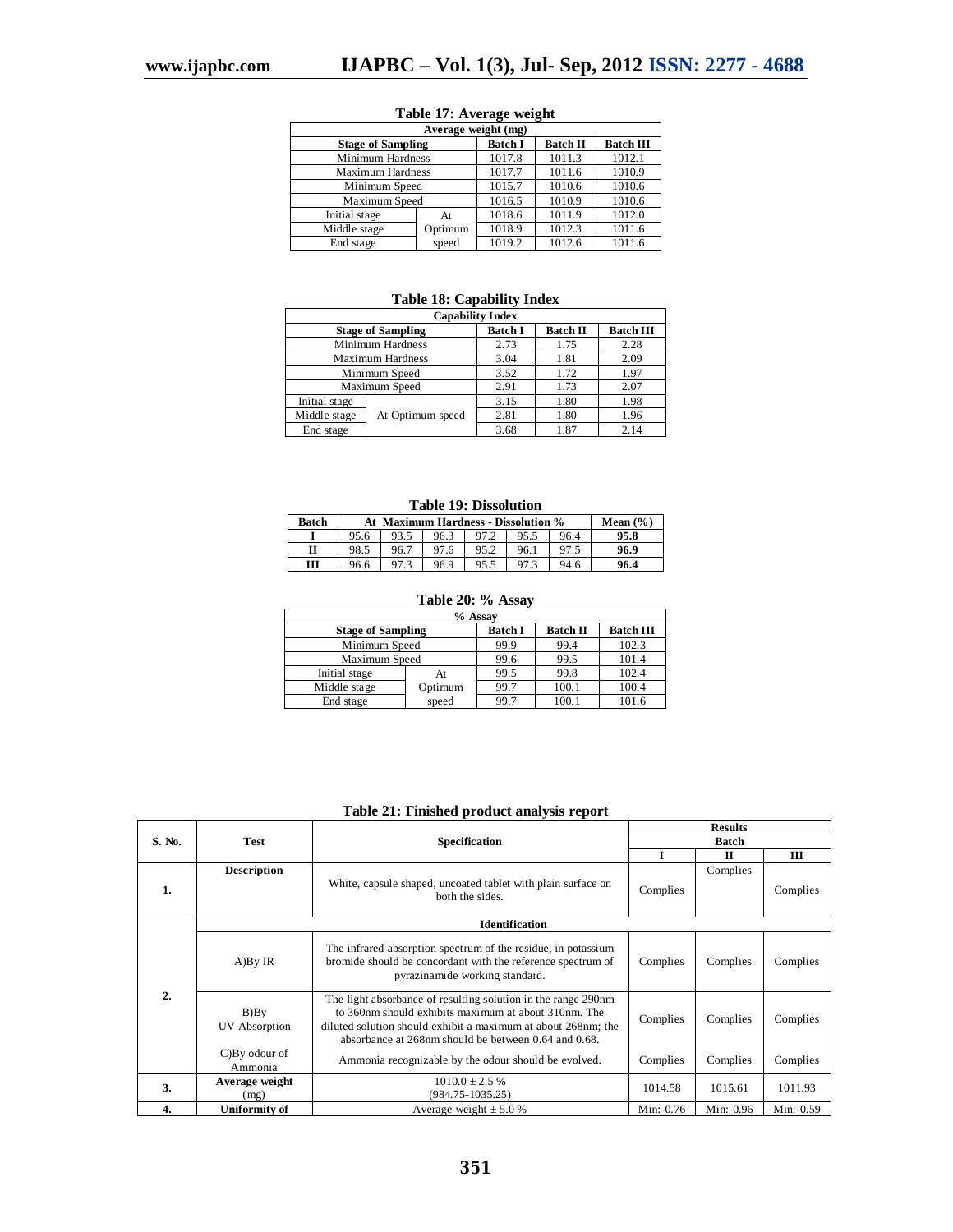|     | weight $(\% )$                                                                                                                         |                                                                                                                                                                  | $Max: +1.00$                          | $Max: +0.81$                      | $Max: +0.54$                             |
|-----|----------------------------------------------------------------------------------------------------------------------------------------|------------------------------------------------------------------------------------------------------------------------------------------------------------------|---------------------------------------|-----------------------------------|------------------------------------------|
| 5.  | Length (mm)                                                                                                                            | $21.5 \pm 0.2$                                                                                                                                                   | Min:21.59                             | Min:21.60                         | Min:21.64                                |
|     |                                                                                                                                        | $(21.3 - 21.7)$                                                                                                                                                  | Max:21.64                             | Max:21.64                         | Max:21.68                                |
| 6.  |                                                                                                                                        | $7.5 \pm 0.2$                                                                                                                                                    | Min:7.55                              | Min:7.56                          | Min:7.59                                 |
|     | Width (mm)                                                                                                                             | $(7.3 - 7.7)$                                                                                                                                                    | Max:7.61                              | Max: 7.60                         | Max:7.62                                 |
| 7.  | <b>Hardness</b> ( $Kg/cm2$ )                                                                                                           | $4.0 \text{ to } 8.0$                                                                                                                                            | Min:6.9                               | Min:6.8                           | Min:5.3                                  |
|     |                                                                                                                                        |                                                                                                                                                                  | Max:7.5                               | Max:7.4                           | Max: 6.5                                 |
| 8.  | Friability<br>$(\% w/w)$                                                                                                               | Not more than 1.0                                                                                                                                                | 0.06                                  | 0.08                              | 0.09                                     |
| 9.  | <b>Disintegration time</b><br>(minutes, determined<br>at $37^{\circ}$ C $\pm$ 2 $^{\circ}$ C)                                          | Not more than 15                                                                                                                                                 | $02 \text{ min}$<br>10 <sub>sec</sub> | $02 \text{ min}$<br>08 sec        | $02 \text{ min}$<br>56 sec               |
| 10. | <b>Related substances</b><br>(By TLC)                                                                                                  | Any secondary spot in the chromatogram obtained with<br>solution (1) should be not more intense than the spot in the<br>chromatogram obtained with solution (2). | Complies                              | Complies                          | Complies                                 |
| 11. | <b>Dissolution</b><br>(% )                                                                                                             | Not less than 75% of the labeled amount in 45 minutes                                                                                                            | Mean: 98.8                            | Mean: 98.5                        | Min:99.3                                 |
| 12. | <b>Uniformity of</b><br>dosage units (By<br>weight variation)<br>(% of labeled<br>amount)                                              | 85.0 to 115.0<br>RSD: Not more than 6.0%                                                                                                                         | Min:99.8<br>Max:101.3<br>RSD:0.50     | Min:99.7<br>Max:100.8<br>RSD:0.35 | Min:101.0<br>Max:102.0<br>RSD:0.33       |
| 13. | <b>Assay Pyrazinamide</b><br>712.50 to 787.50<br>IP mg/tablet<br>$\%$<br>of label claim<br>(95.0 to 105.0 %)                           |                                                                                                                                                                  | 754.78<br>100.6                       | 752.99<br>100.4                   | 761.75<br>101.6                          |
|     |                                                                                                                                        | <b>Additional Test</b>                                                                                                                                           |                                       |                                   |                                          |
| 1.  | Loss on drying (%<br>W(W)                                                                                                              | 1.63                                                                                                                                                             | 1.31                                  | 1.46                              |                                          |
| 2.  | <b>Related substances</b><br>$(\% w/w, bv$ HPLC)<br>Pyrazine-2-<br>carboxylic acid<br>Any other single<br>impurity<br>Total impurities | Not more than 0.20<br>Not more than 0.10<br>Not more than 0.50                                                                                                   | 0.012<br>Not<br>detected<br>0.012     | 0.012<br>Not<br>detected<br>0.012 | 0.009<br><b>Not</b><br>detected<br>0.009 |
|     | Microbiological                                                                                                                        |                                                                                                                                                                  |                                       |                                   |                                          |
|     | purity                                                                                                                                 |                                                                                                                                                                  |                                       |                                   |                                          |
| 3.  | Total viable aerobic<br>bacterial count<br>(cfu/gm)                                                                                    | Not more than 1000                                                                                                                                               | 07                                    | 07                                | 03                                       |
|     | Fungi (cfu/gm)                                                                                                                         | Not more than 100                                                                                                                                                | Nil                                   | Ni1                               | Nil                                      |
|     | Pathogens<br>(Salmonella, S.<br>aureus, E. coli, P.<br>aeruginosa)                                                                     | Should be absent                                                                                                                                                 | Absent                                | Absent                            | Absent                                   |

## **Table 22: Blister packing and Leak test**

| <b>Batch</b> | Frequency | <b>Blister sealing</b><br>roller<br>temperature $(^{\circ}C)$ | <b>Blister forming</b><br>roller temperature | <b>Leak test</b> | Appearance<br>(Sealing/Cutting/Coding) |
|--------------|-----------|---------------------------------------------------------------|----------------------------------------------|------------------|----------------------------------------|
|              | Initial   | 203                                                           | 162                                          | Pass             | Complies                               |
|              | Middle    | 201                                                           | 161                                          | Pass             | Complies                               |
|              | End       | 201                                                           | 160                                          | Pass             | Complies                               |
|              | Initial   | 203                                                           | 163                                          | Pass             | Complies                               |
| П            | Middle    | 201                                                           | 161                                          | Pass             | Complies                               |
|              | End       | 201                                                           | 161                                          | Pass             | Complies                               |
|              | Initial   | 202                                                           | 157                                          | Pass             | Complies                               |
| Ш            | Middle    | 202                                                           | 156                                          | Pass             | Complies                               |
|              | End       | 201                                                           | 155                                          | Pass             | Complies                               |